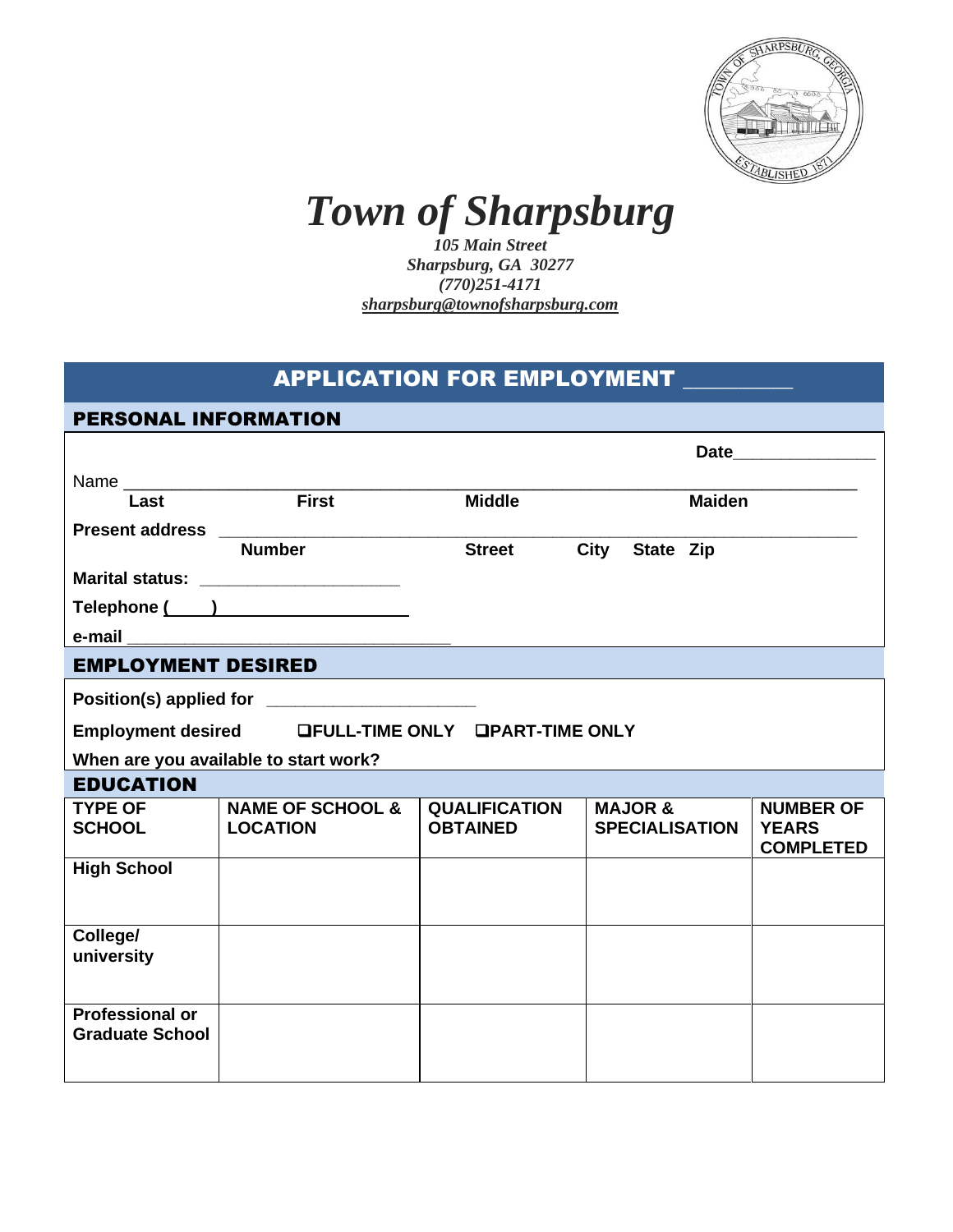## WORK EXPERIENCE

**Please list your work experience for the past five years beginning with your most recent job held. If you were self-employed, give firm name.** Attach additional sheets if necessary.

| <b>Name of Employer</b><br><b>Address</b>                                                                                         | Name of last<br>supervisor | <b>Employment</b><br>dates | Pay or salary |  |  |  |  |
|-----------------------------------------------------------------------------------------------------------------------------------|----------------------------|----------------------------|---------------|--|--|--|--|
| City, State, Zip<br><b>Phone number</b>                                                                                           |                            | <b>From</b>                | <b>Start</b>  |  |  |  |  |
|                                                                                                                                   |                            | To                         | <b>Final</b>  |  |  |  |  |
|                                                                                                                                   | Your last job title        |                            |               |  |  |  |  |
| Reason for leaving (be specific)                                                                                                  |                            |                            |               |  |  |  |  |
| List the jobs you held, duties performed, skills used or learned, advancements or promotions while you<br>worked at this company. |                            |                            |               |  |  |  |  |
|                                                                                                                                   |                            |                            |               |  |  |  |  |
|                                                                                                                                   |                            |                            |               |  |  |  |  |
| <b>Name of Employer</b><br><b>Address</b>                                                                                         | Name of last<br>supervisor | <b>Employment</b><br>dates | Pay or salary |  |  |  |  |
| City, State, Zip<br><b>Phone number</b>                                                                                           |                            | <b>From</b>                | <b>Start</b>  |  |  |  |  |
|                                                                                                                                   |                            | To                         | <b>Final</b>  |  |  |  |  |
|                                                                                                                                   | Your Last Job Title        |                            |               |  |  |  |  |
| Reason for leaving (be specific)                                                                                                  |                            |                            |               |  |  |  |  |
| List the jobs you held, duties performed, skills used or learned, advancements or promotions while you<br>worked at this company. |                            |                            |               |  |  |  |  |
|                                                                                                                                   |                            |                            |               |  |  |  |  |
| <b>Name of Employer</b><br><b>Address</b>                                                                                         | Name of last<br>supervisor | <b>Employment</b><br>dates | Pay or salary |  |  |  |  |
| City, State, Zip<br><b>Phone number</b>                                                                                           |                            | From                       | <b>Start</b>  |  |  |  |  |
|                                                                                                                                   |                            | To                         | <b>Final</b>  |  |  |  |  |
|                                                                                                                                   | Your last job title        |                            |               |  |  |  |  |
| Reason for leaving (be specific)                                                                                                  |                            |                            |               |  |  |  |  |
| List the jobs you held, duties performed, skills used or learned, advancements or promotions while you<br>worked at this company. |                            |                            |               |  |  |  |  |
|                                                                                                                                   |                            |                            |               |  |  |  |  |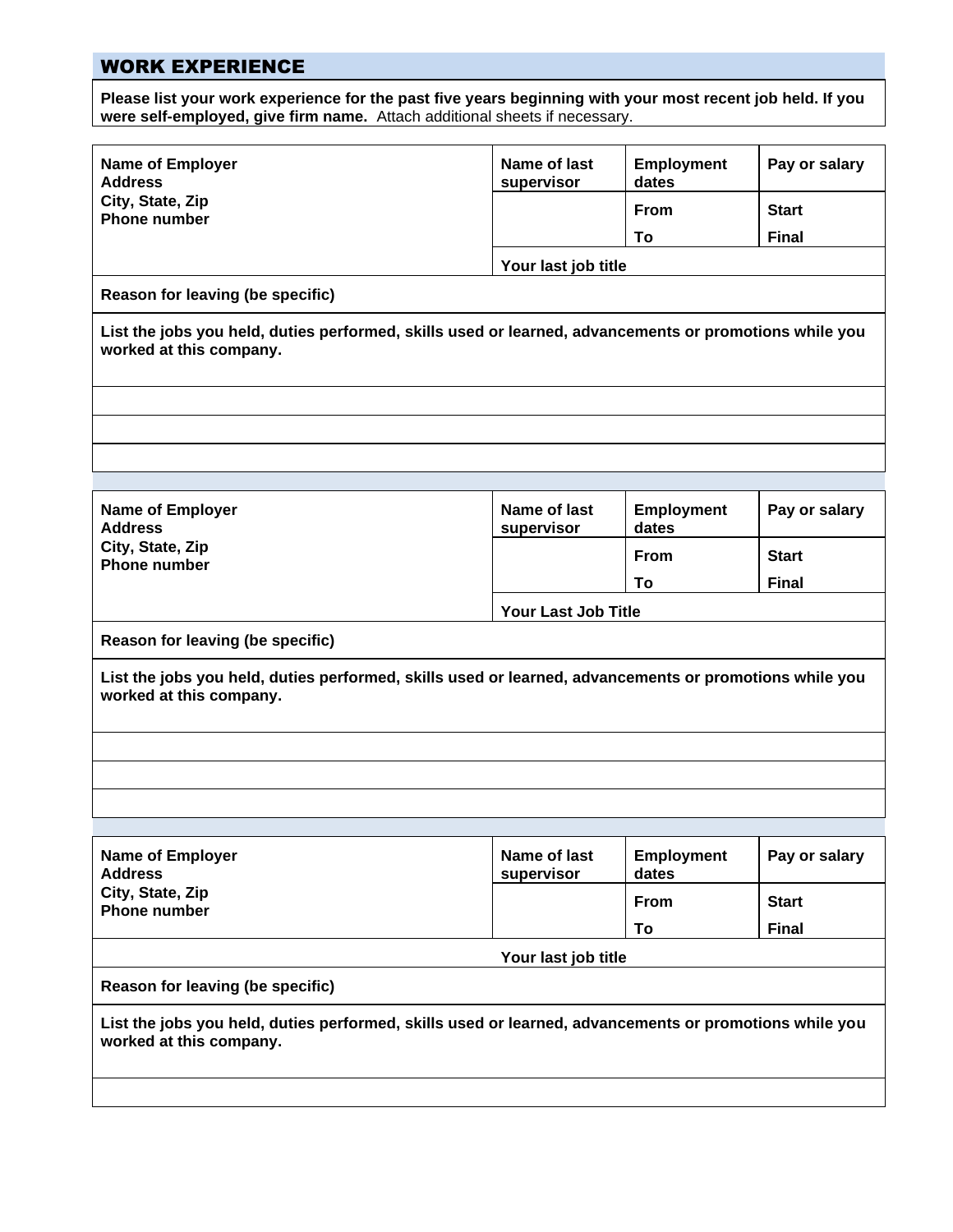| Name of last<br><b>Employment</b><br>Pay or salary<br><b>Name of Employer</b><br><b>Address</b><br>supervisor<br>dates<br>City, State, Zip<br>From<br><b>Start</b><br><b>Phone number</b><br><b>Final</b><br>To<br>Your last job title<br>Reason for leaving (be specific)<br>List the jobs you held, duties performed, skills used or learned, advancements or promotions while you<br>worked at this company. |                                                             |              |                         |              |  |  |  |
|-----------------------------------------------------------------------------------------------------------------------------------------------------------------------------------------------------------------------------------------------------------------------------------------------------------------------------------------------------------------------------------------------------------------|-------------------------------------------------------------|--------------|-------------------------|--------------|--|--|--|
|                                                                                                                                                                                                                                                                                                                                                                                                                 |                                                             |              |                         |              |  |  |  |
| Are you currently employed?                                                                                                                                                                                                                                                                                                                                                                                     | $\Box$ Yes                                                  | $\square$ No |                         |              |  |  |  |
| May we contact your present employer?                                                                                                                                                                                                                                                                                                                                                                           |                                                             |              | $\square$ Yes           | $\square$ No |  |  |  |
| Did you complete this application yourself?<br>If not, who did?                                                                                                                                                                                                                                                                                                                                                 |                                                             |              | $\Box$ Yes              | $\square$ No |  |  |  |
|                                                                                                                                                                                                                                                                                                                                                                                                                 |                                                             |              |                         |              |  |  |  |
| Have you ever been convicted of a felony?                                                                                                                                                                                                                                                                                                                                                                       |                                                             |              | $\square$ Yes           | $\square$ No |  |  |  |
| If yes, explain number of conviction(s), nature of offense(s) leading to conviction(s), how recently such<br>offense(s) was/were committed, sentence(s) imposed, and type(s) of rehabilitation.                                                                                                                                                                                                                 |                                                             |              |                         |              |  |  |  |
| Have you ever been employed with this company?<br>$\square$ Yes<br>$\square$ No                                                                                                                                                                                                                                                                                                                                 |                                                             |              |                         |              |  |  |  |
| If yes, when?                                                                                                                                                                                                                                                                                                                                                                                                   |                                                             |              |                         |              |  |  |  |
| Do you have any friends or relatives employed by this company?                                                                                                                                                                                                                                                                                                                                                  | $\square$ Yes                                               | $\square$ No |                         |              |  |  |  |
|                                                                                                                                                                                                                                                                                                                                                                                                                 | If yes, please provide their names and relationship to you. |              |                         |              |  |  |  |
| <b>REFERENCES</b>                                                                                                                                                                                                                                                                                                                                                                                               |                                                             |              |                         |              |  |  |  |
| Please list below three persons not related to you who have knowledge of your work performance and/or<br>personal qualifications within the last 5 years.                                                                                                                                                                                                                                                       |                                                             |              |                         |              |  |  |  |
| <b>Name</b>                                                                                                                                                                                                                                                                                                                                                                                                     |                                                             |              | <b>Occupation</b>       |              |  |  |  |
| <b>Company name</b>                                                                                                                                                                                                                                                                                                                                                                                             | <b>Address</b>                                              |              |                         |              |  |  |  |
| <b>Telephone</b>                                                                                                                                                                                                                                                                                                                                                                                                | E-mail                                                      |              | <b>Years acquainted</b> |              |  |  |  |
| <b>Name</b>                                                                                                                                                                                                                                                                                                                                                                                                     |                                                             | Occupation   |                         |              |  |  |  |
| <b>Company name</b>                                                                                                                                                                                                                                                                                                                                                                                             | <b>Address</b>                                              |              |                         |              |  |  |  |